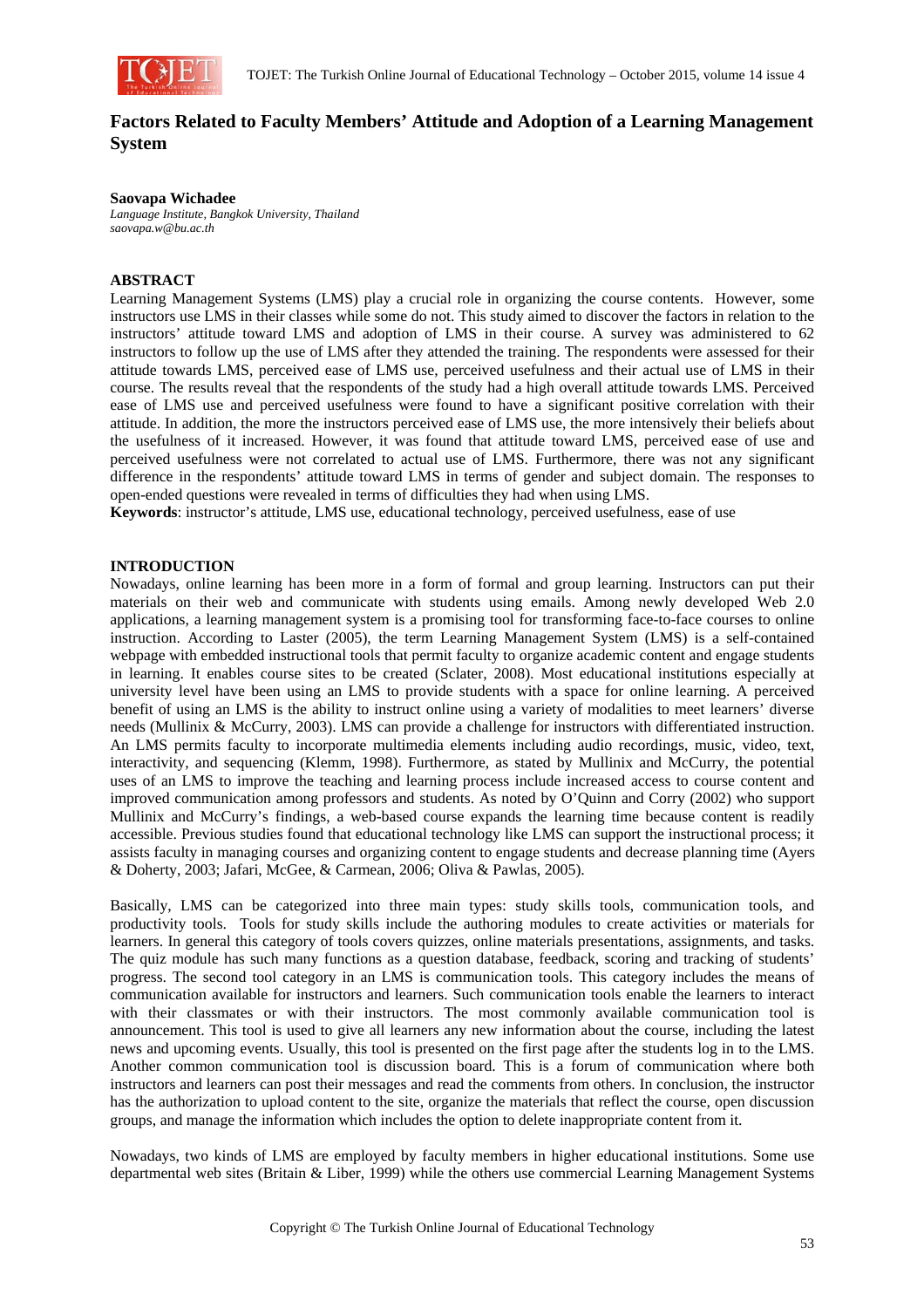

(LMSs). The commercial LMSs might not work well with learners since they are usually designed for the use in distance education in general. The context of Second Language Acquisition (SLA) is rather different from that in other subject domains. It needs an LMS that accommodates "not only input and output of the character set of the target language, but also some other learning tools such as discussion boards, vocabulary activities, grammar clinics, online dictionaries, and writing draft books, feedback and assessment tools; all organized around the learning activities and communicative practice in all four language skills (Sawatpanit, Suthers, & Fleming, 2004). When an LMS is applied in any language courses, it can be more than course management. It is like a space or a platform of language improvement.

According to Saricoban (2013), one of the most important aspects of language instructors in the educational setting is to become familiar with ICT, which equips them with the techniques and strategies for using computers in their classrooms. Despite the benefits of integrating an LMS in the teaching course, many faculty members lack knowledge of effective ways of using an LMS to enhance teaching. There has been reluctance in adopting it as a teaching tool. As Gautreau (2011) states, many faculty members are not motivated to use LMS for a variety of reasons. The reasons will vary depending on demographics and certain factors that are important to faculty. For instance, many studies indicate that attitude towards technology are key factors in the adoption and use of technology, specifically an LMS, by faculty (Lawler & King, 2003; Nasser, Cherif & Romanowski, 2011; Rogers, 1995). In addition, Teo (2009) points out that instructors' attitude and willingness to embrace technology has a great effect on students' success in learning with technology in the classroom. Instructors act as drivers in the effective integration of technology, both for teaching and learning in educational settings.

## **Theoretical Framework**

The research model in this study was based on the Technology Acceptance Model (TAM) developed by Davis (1985) which is a theoretical framework for predicting the early adoption of new computer technologies that can be used in various situations and in different contexts (Teo, 2009). Davis devised three factors impacting user acceptance of a new computer technology which this research focused on. The first factor was Perceived Usefulness (PU); the second was Perceived Ease of Use (PEOU); and lastly the Attitudes toward Usage (ATU) of a new system (Davis, 1989). PEOU is defined as how easy the user perceives the new technology is to use (Park, 2009). Perceived Usefulness (PU); however, is defined as the user's belief that the technology will improve their performance (Lee  $\&$  Lee, 2008). The attitude toward technology (ATU) resulting in behavioral intention on whether to use or not use the technology is another determining factor to be explored (Nov  $& Ye$ , 2008). The model proposes that perceived ease of use and usefulness of new technology affects attitudes toward the technology, which is an antecedent to behavioral intentions to use it. In many studies, relationships were found among these factors. For example, perceived ease of use had a significant influence on attitude towards usage (Chang et al., 2012; Park, 2009) and perceived usefulness (Shroff et al., 2011). Perceived ease of use was found to indirectly impact intention to use through increased perceived usefulness (Lee et al., 2011; Sek et al., 2010). Perceived usefulness was a direct determinant of intention to use (Liu et al. 2005). Similarly, Ng, Shroff, & Lim (2013) found that attitude towards usage evidenced a direct relationship to behavioral intention to use.

Another factor which was taken into account in this study is gender. It was found that males and females experienced the online learning environment quite differently. Some scholars reported that females demonstrated negative attitudes and less confidence in using technology (Anderson & Haddad, 2005; Dhindsa & Shahrizal-Emran, 2011; Li & Kirkup, 2007). While a study found that females have been demonstrating better use of computer-mediated platforms like Blackboard and have been outperforming males academically (DeNeui & Dodge, 2006), another one found no significant difference in engagement in a discussion forum between males and females **(**Machado, 2011). Since this study collected data from instructors who had attended the training course of LMS from different faculties, the issue of teaching field or subject domain they possessed should be taken into consideration.

With the widespread use of LMS to support teaching and learning in today's classroom, the present study was designed to explore the factors that were assumed to have an impact on the attitude toward usage and actual use of LMS of instructors in a private university. Since the main issue to be emphasized in the current study was willingness to adopt new technology, the following model was developed to explain considerable factors as seen below:

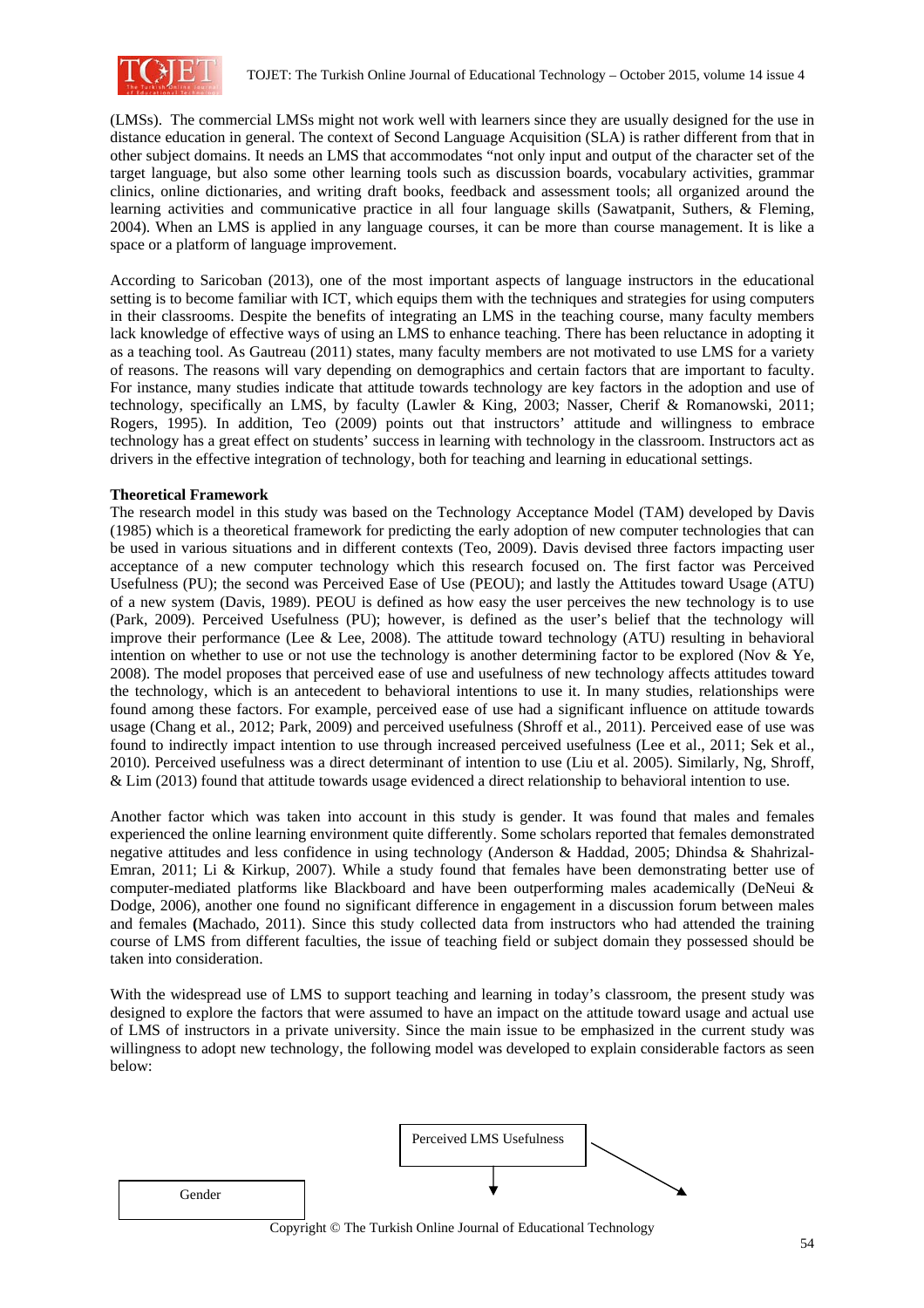



Figure1. The Research Model

### **Research Questions**

The study aims to answer the six research questions as follows:

1. What are the instructors' attitude toward LMS, perceived ease of use, and perceived usefulness?

2. Are there any differences in the instructors' attitude toward LMS between two groups: males and females?

3. Are there any differences in the instructors' attitude toward LMS between two groups: those teaching language courses and those teaching in other subject domains?

4. Are there any relationships between the instructors' attitude toward LMS, perceived ease of use, perceived usefulness, and their actual use of LMS in their course?

5. What are the difficulties faced by the instructors in using LMS?

6. What are the main reasons why the instructors did not use LMS in their course and which technology they chose instead of LMS?

### **Research Hypotheses**

H1: Gender has an effect on attitude toward LMS.

- H2: Subject domain has an effect on attitude toward LMS.
- H3: Perceived usefulness is related to attitude toward LMS.
- H4: Perceived ease of LMS use is related to attitude toward LMS.
- H5: Perceived ease of use is related to perceived usefulness.
- H6: Attitude toward LMS is related to actual use.
- H7: Perceived usefulness is related to actual use.

H8: Perceived ease of use is related to actual use.

## **METHODOLOGY**

#### **Respondents**

The respondents in this study consisted of 62 instructors from a private university in Thailand. When an LMS (Moodle) was first introduced to our university in 2013, the Computer Center of the university organized the training for all faculty members. Since it is the policy of our university that instructors make use of technology in their teaching, this study was, therefore, conducted to follow up the use of LMS by instructors in the first semester of 2014 academic year or after one year of training. All respondents signed consent forms, and they were assured that all data would be confidential.

## **Instrumentation**

The instrument of this study was a questionnaire comprising three main sections. It was designed by the researcher after an extensive review of the related literature. The first section contained personal data concerning age, gender, teaching field, educational level, and years of teaching experience. Section Two consisted of 21 items that measured "perceived ease of use" (8 items), "perceived usefulness" (5 items), and attitude toward LMS (8 items). The questionnaire item responses were constructed on a five-point Likert scale from strongly agree (=5) to strongly disagree (=1) for three subsections comprising "perceived usefulness", "attitude" and "perceived ease of use." However, the subsection of "actual LMS use" provided two response of "yes" and "no." The third section of the questionnaire asked the respondents to respond to two open-ended questions. The first question asked those using LMS about the difficulties they faced. The second one asked those who did not use LMS about the reasons why they did not use it and which technology they used instead of LMS.

## **Validity and Reliability of the Instrument**

The initial draft of the study instrument was written in English. It was then translated into Thai as the respondents were native speakers of Thai. In order to ensure the validity of the questionnaire, only the Thai version was handed out to a group of five referees specializing in the fields of instructional technology and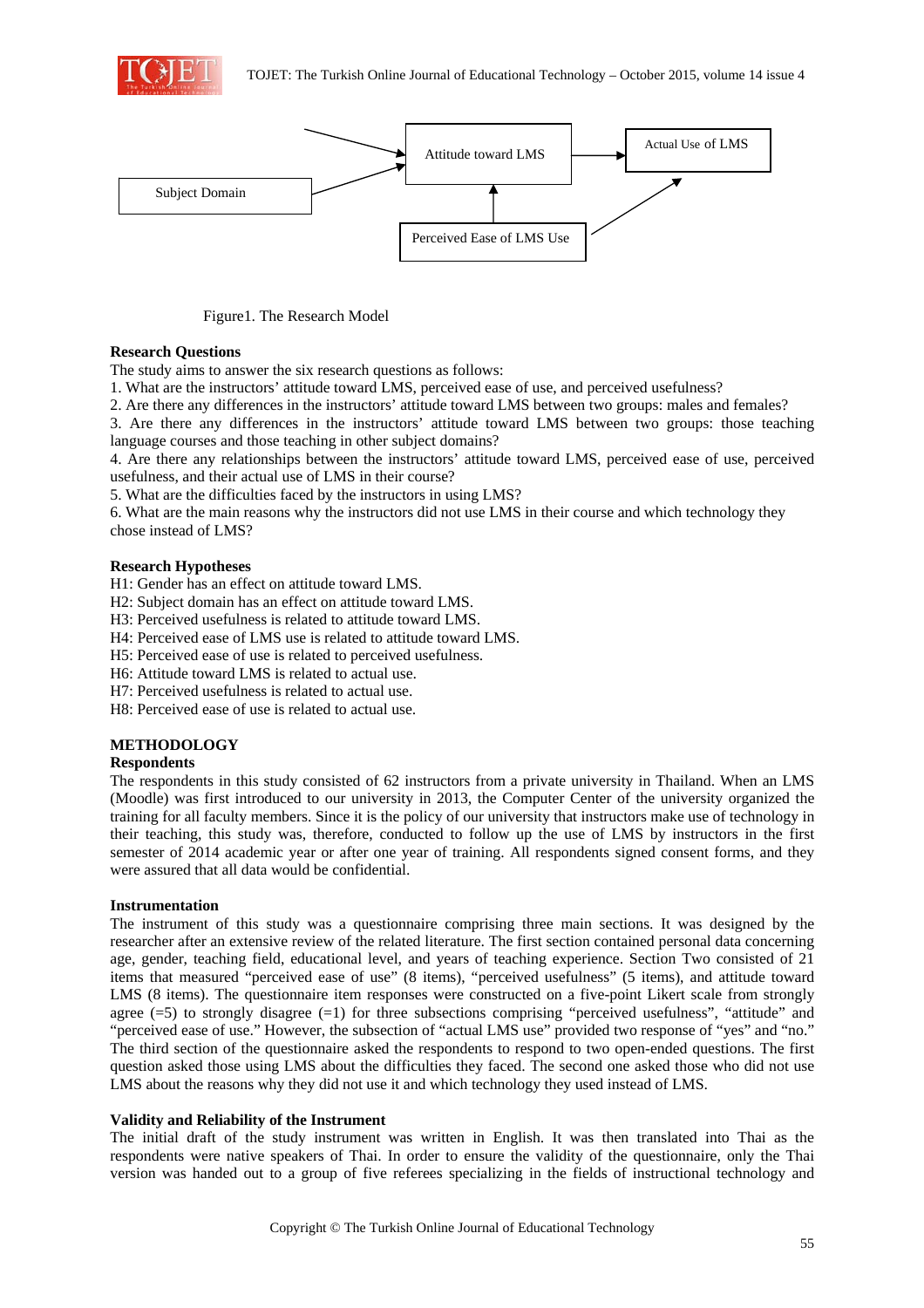

education. Taking their comments into consideration, those changes deemed essential were made. Some items were added and others removed. Finally, there were 21 Likert scales items in section 2 which were processed with 40 non-subject instructors to estimate the reliability of the questionnaire. Internal consistency measures were computed using the Cronbach's alpha method for the questionnaire. Consequently, the reliability of this questionnaire was 0.79, indicating a high level of internal consistency. Therefore, the study could be continued with the real group of instructors.

### **Data Analysis**

Data were statistically recorded and analyzed by SPSS/Windows program. Personal information of the participants was calculated for frequency and percentage. To answer the first question, means and standard deviations were analyzed to find out the instructors' attitude toward LMS, perceived ease of use and perceived usefulness while independent samples t-tests were utilized to answer the second and third research questions. Pearson Correlation Coefficients were used to answer the fourth research question. This was done to find relationships between the instructors' attitude toward LMS, perceived ease of use, perceived usefulness and their actual use of LMS in their courses. An open-ended question included in the questionnaire were read, coded, reread, and categorized into bins by question (Miles & Huberman, 1994).

### **FINDINGS**

## **PART I: THE RESPONDENTS' INFORMATION**

Of all respondents, 30 instructors teach English languages while 32 are instructors in other subject domains. They were asked to reply to the questionnaire. It was found that out of 62 instructors surveyed, 13 of them used to work with the old version of LMS. There are 26 males and 36 females. With regard to their qualifications, most of them  $(n = 45)$  are on the master's degree level, whereas some of them  $(n = 10)$  have a bachelor's degree and the rest ( $n = 7$ ) have a doctoral degree. Moreover, 12 instructors have long teaching experience (more than 10 years) while 28 have moderate experience (6–10 years), and 22 have short teaching experience (less than 6 years). The survey shows that 41 instructors have used an LMS while 21 instructors have not engaged in using an LMS in their current courses.

### **PART II: RESPONSES FROM THE QUESTIONNAIRE**

**Research Question 1**: What are the instructors' attitude toward LMS, perceived ease of use, and perceived usefulness?

Table 1 shows the overall mean score of attitude toward LMS which was at high level (Mean = 4.16). The first highest mean score fell on item no. 2 (LMS enables the materials to be organized in a structure planned by the instructor), followed by item no. 3 (LMS makes communication more convenient), and item no. 4 (LMS provides a space where learning can take place independently). The lowest mean scores were on items no. 7 (LMS increases motivation for learning English language).

| <b>Attitude toward LMS</b>                                  | Mean | <b>SD</b> | Level     | Order          |
|-------------------------------------------------------------|------|-----------|-----------|----------------|
| 1. The use of LMS provides the instructor with many         | 4.08 | 1.24      | high      |                |
| different tools to assess learning.                         |      |           |           |                |
| 2. The use of LMS enables the material to be organized in a | 4.74 | .70       | very high |                |
| structure planned by the instructor.                        |      |           |           |                |
| 3. The use of LMS makes communication more convenient.      | 4.44 | .50       | high      | $\mathfrak{D}$ |
| 4. The use of LMS provides a space where learning can       |      | .49       | high      | 3              |
| take place independently.                                   |      |           |           |                |
| 5. The use of LMS makes learning easier.                    | 4.35 | .48       | high      | 4              |
| 6. The use of LMS increases interaction among students      |      | .74       | high      | 6              |
| and instructor.                                             |      |           |           |                |
| 7. The use of LMS increases motivation for learning         | 3.42 | 1.18      | moderate  | 8              |
| English language.                                           |      |           |           |                |
| 8. The use of LMS produces new models of teaching and       | 3.82 | 1.05      | high      |                |
| learning.                                                   |      |           |           |                |
| <b>Total</b>                                                | 4.16 | .25       | high      |                |

**Table 1:** Mean and Standard Deviation of Attitude toward LMS

Table 2 demonstrated the overall mean score of instructors' perceived ease of LMS use which was at a high level (Mean = 4.04). When considering each item, it was found that the three activities they perceived easy the most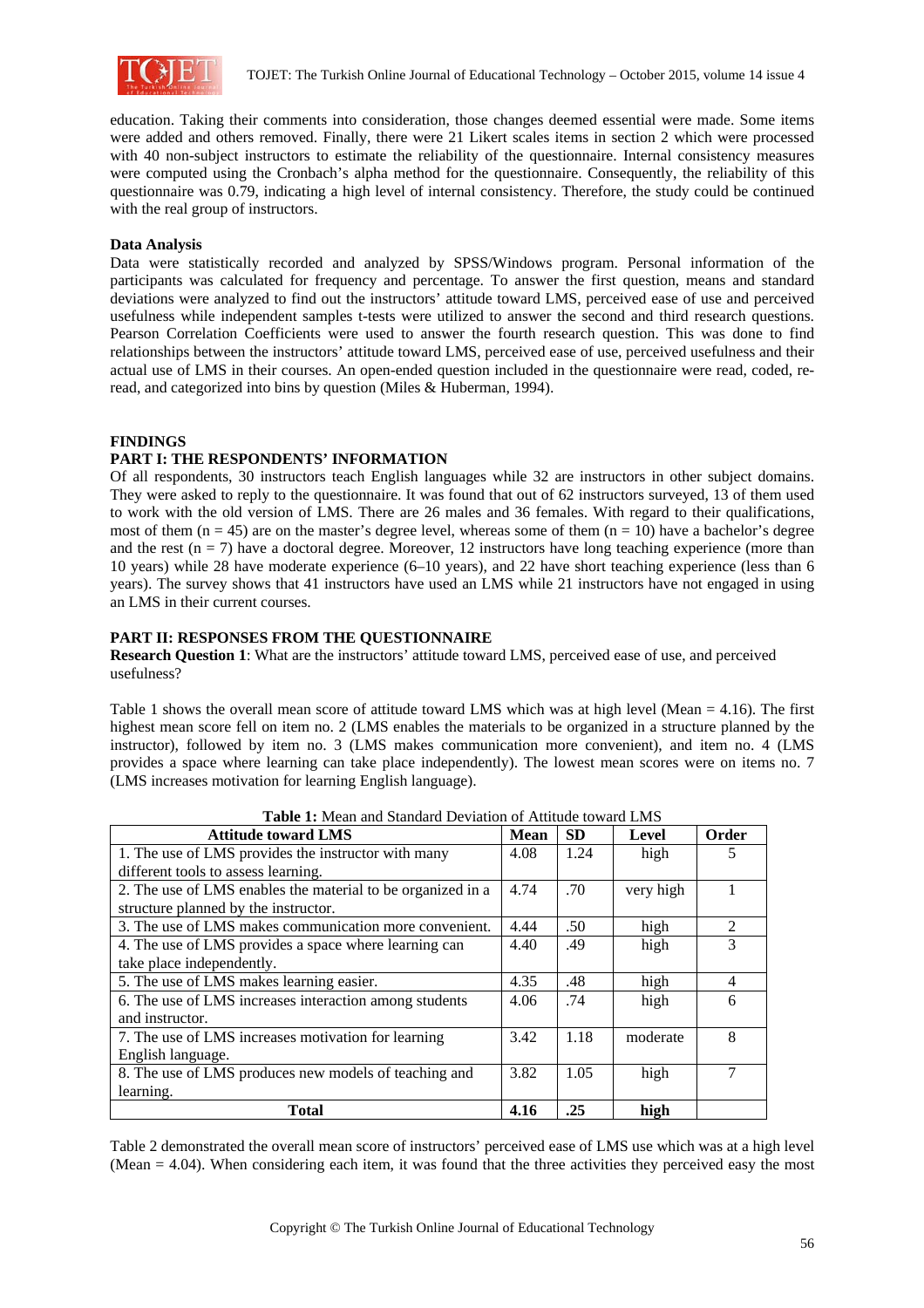

were posting messages on forum, uploading or removing files, and looking at students' attendance repot. These three items were at a high level. The lowest mean score was on contacting students through emails in LMS.

| <b>Perceived Ease of LMS Use</b>          | <b>Mean</b> | <b>SD</b> | Level    | Order |
|-------------------------------------------|-------------|-----------|----------|-------|
| 1. uploading or removing files            | 4.34        | .48       | high     |       |
| 2. posting and replying messages on forum | 4.48        | .50       | high     |       |
| 3. chatting with students                 | 3.66        | .92       | high     |       |
| 4. creating exercises or quizzes          | 4.13        | .71       | high     |       |
| 5. editing the course content             | 4.19        | .60       | high     |       |
| 6. looking at students' attendance report | 4.27        | .45       | high     |       |
| 7. putting a link to website sources      | 4.00        | .77       | high     | 6     |
| 8. contacting students through emails     | 3.15        | 1.04      | moderate | 8     |
| Total                                     | 4.04        | .34       | high     |       |

**Table 2:** Mean and Standard Deviation of Instructors' Perceived Ease of LMS Use

Table 3 demonstrated the overall mean score of instructors' perceived usefulness of LMS which was at a high level (Mean = 4.00). When considering each item, it was found that the three items instructors perceived useful the most were providing the course content, communicating with the learners, and sending homework. These three items were at a high level. However, using LMS to test the learners was perceived at a moderate level; this item had the lowest mean score (Mean = 3.48).

| <b>Perceived Usefulness of LMS</b>      | <b>Mean</b> | <b>SD</b> | Level    | Order |  |  |  |
|-----------------------------------------|-------------|-----------|----------|-------|--|--|--|
| 1. communicating with the learners      | 4.27        | .63       | high     |       |  |  |  |
| 2. providing the course content         | 4.31        | .56       | high     |       |  |  |  |
| 3. testing the learners                 | 3.48        | 1.08      | moderate |       |  |  |  |
| 4. checking the learners' participation | 3.76        | .67       | high     |       |  |  |  |
| 5. sending homework                     | 4.19        | .57       | high     |       |  |  |  |
| Total                                   | 4.00        | .32       | high     |       |  |  |  |

**Table 3:** Mean and Standard Deviation of Perceived Usefulness of LMS

**Research Question 2:** Are there any differences in the instructors' attitude toward LMS between two groups: males and females?

An independent t-test analysis was employed to examine a significant difference between two groups of instructors in their attitude. The results revealed that there was no statistically significant difference in attitude between the two groups at the level of .05. This means that male and female instructors were not different in their attitude as demonstrated in Table 4. So, the hypothesis 1 stating that gender had an effect on attitude toward LMS was denied.

| <b>Table 4:</b> A Comparison of Mean Scores of Attitude toward LMS Classified by Gender |    |      |      |    |       |      |  |
|-----------------------------------------------------------------------------------------|----|------|------|----|-------|------|--|
| Gender                                                                                  |    | Mean | S.D. | df |       |      |  |
| Male                                                                                    | 26 | 4.23 |      | 60 | 1 613 | .112 |  |
| Female                                                                                  | 36 |      |      |    |       |      |  |

**Research Question 3:** Are there any differences in the instructors' attitude toward LMS between two groups: those teaching language courses and those teaching in other subject domains?

An independent t-test analysis was employed to examine a significant difference between two groups of subject domains comprising the instructors in the language teaching field and those in other fields. The results revealed that there was no statistically significant difference in attitude between the two groups at the level of .05. This means that instructors did not differ in their attitude as demonstrated in Table 5. So, the hypothesis 2 stating that subject domains had an effect on attitude toward LMS was denied.

**Table 5:** A Comparison of Mean Scores of Attitude toward LMS Classified by Subject Domains

| <b>Subject Domain</b>        | n | <b>Mean</b> |    |     |  |
|------------------------------|---|-------------|----|-----|--|
| Language Teaching            |   |             | 60 | 786 |  |
| <b>Other Subject Domains</b> |   |             |    |     |  |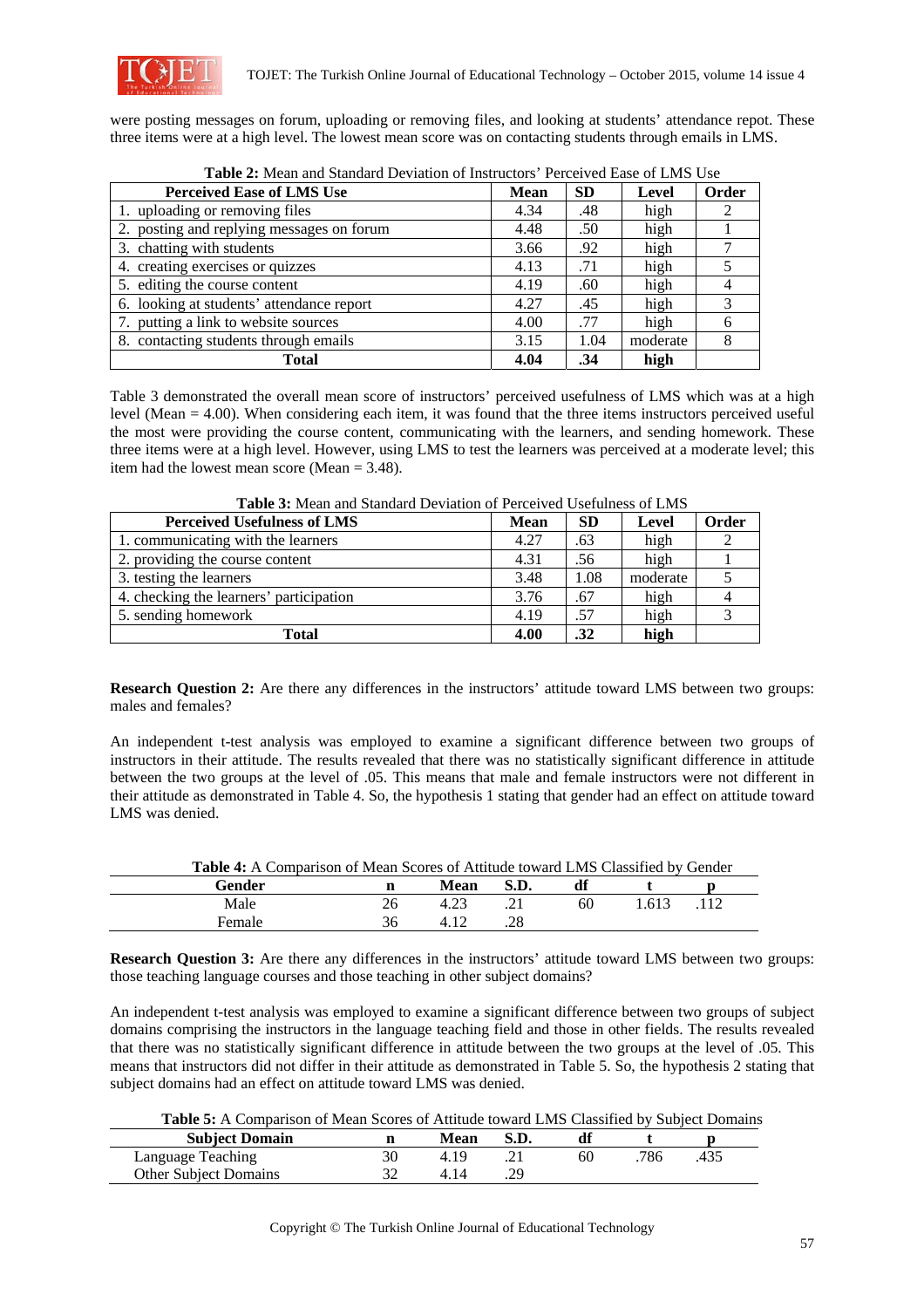

**Research Question 4:** Are there any relationships between the instructors' attitude toward LMS, perceived ease of use, perceived usefulness, and their actual use of LMS in current courses?

The primary purpose of this study was to examine the relationship among certain factors regarding LMS actual use. Several analyses were, therefore, conducted, and the findings revealed that the two factors namely perceived ease of use and perceived usefulness were related to attitude toward LMS. Attitude toward LMS was positively correlated with how much they perceived LMS easy to use  $(r = .530, p < .01)$  and how much they perceived LMS useful ( $r = .300$ ,  $p < .05$ ). That is, the more they perceived LMS easy to use and the more they perceived LMS useful, the more they had positive attitude toward LMS. Therefore, the hypothesis 3 and 4 were accepted.

The results also indicated that perceived ease of use was positively correlated with how much the instructors perceived LMS useful,  $r = .457$ ,  $p < .01$ . This means the more they perceived LMS easy, the more they felt its usefulness. As such, the hypothesis 5 was accepted.

Out of 62 instructors surveyed, 41 have used an LMS while 21 have not engaged in using an LMS in their current course. An investigation was further undergone to see whether certain factors were related to the actual use of LMS. The results reveal that correlations were not found between the use of LMS in current courses and the three factors namely attitude toward LMS ( $r = .131$ ,  $p > .05$ ), perceived ease of use ( $r = .099$ ,  $p > .05$ ), and perceived usefulness ( $r = .240$ ,  $p > .05$ ). As a result, the hypothesis 6, 7, and 8 stating that attitude toward LMS, perceived usefulness and perceived ease of use were related to actual use were rejected.

| <b>Table 6:</b> Intercorrelations among Variables |                    |                   |                   |  |  |
|---------------------------------------------------|--------------------|-------------------|-------------------|--|--|
|                                                   | <b>Ease of Use</b> | <b>Usefulness</b> | <b>Actual Use</b> |  |  |
| <b>Attitude</b>                                   | $.530**$           | .300*             | .131              |  |  |
| <b>Ease of Use</b>                                |                    | $.457**$          | .099              |  |  |
| <b>Usefulness</b>                                 |                    |                   | .240              |  |  |

\*Correlation is significant at the 0.05 level (2-tailed)

\*\* Correlation is significant at the 0.01 level (2-tailed)

# **PART III: RESPONSES FROM OPEN-ENDED QUESTIONS**

**Research Question 5:** What are the difficulties faced by the instructors using LMS?

The first question asked the instructors to indicate any difficulties they were encountering when they used the system. Out of 41 instructors using LMS, the majority of them  $(n = 34)$  had no difficulty working with it. After the training, they were quite able to use the system. This may conclude that LMS was perceived by the majority of them as easy-to-use. However, seven of them identified some problems they were facing which comprised complicated functions of LMS, students' learning behavior and restriction of LMS use. First of all, four of them stated that the system is too difficult to operate. Low computer literacy might be the cause. They suggested that not only the instructors, but students also needed special training too. In addition, two instructors perceived that some students did not pay much attention to the downloaded materials in LMS; it was like a big burden for them. They were not responsible for the self-study that was assigned. The last issue which was raised by one instructor always using it in his class was limitation of LMS use. For instance, the discussion board was not convenient in case a lot of explanation was needed. However, despite all of these difficulties, they still used it.

**Research Question 6:** What are the main reasons why the instructors did not use LMS in their course and which technology they chose instead of LMS?

Based on the finding, 21 instructors replied that they did not use LMS. The second open-ended question asked these instructors the reasons why they did not use it in their course. The majority of them  $(n = 16)$  found LMS rather inconvenient when compared to other kinds of technological tools. For example, they preferred to use LINE, Facebook, blog and Twitter when they wanted to send homework, put up announcements, and communicate with students. Only four of them perceived complexity of the system, so they did not want to implement it in their course. Only one instructor did not see any benefits of using LMS in her course. This was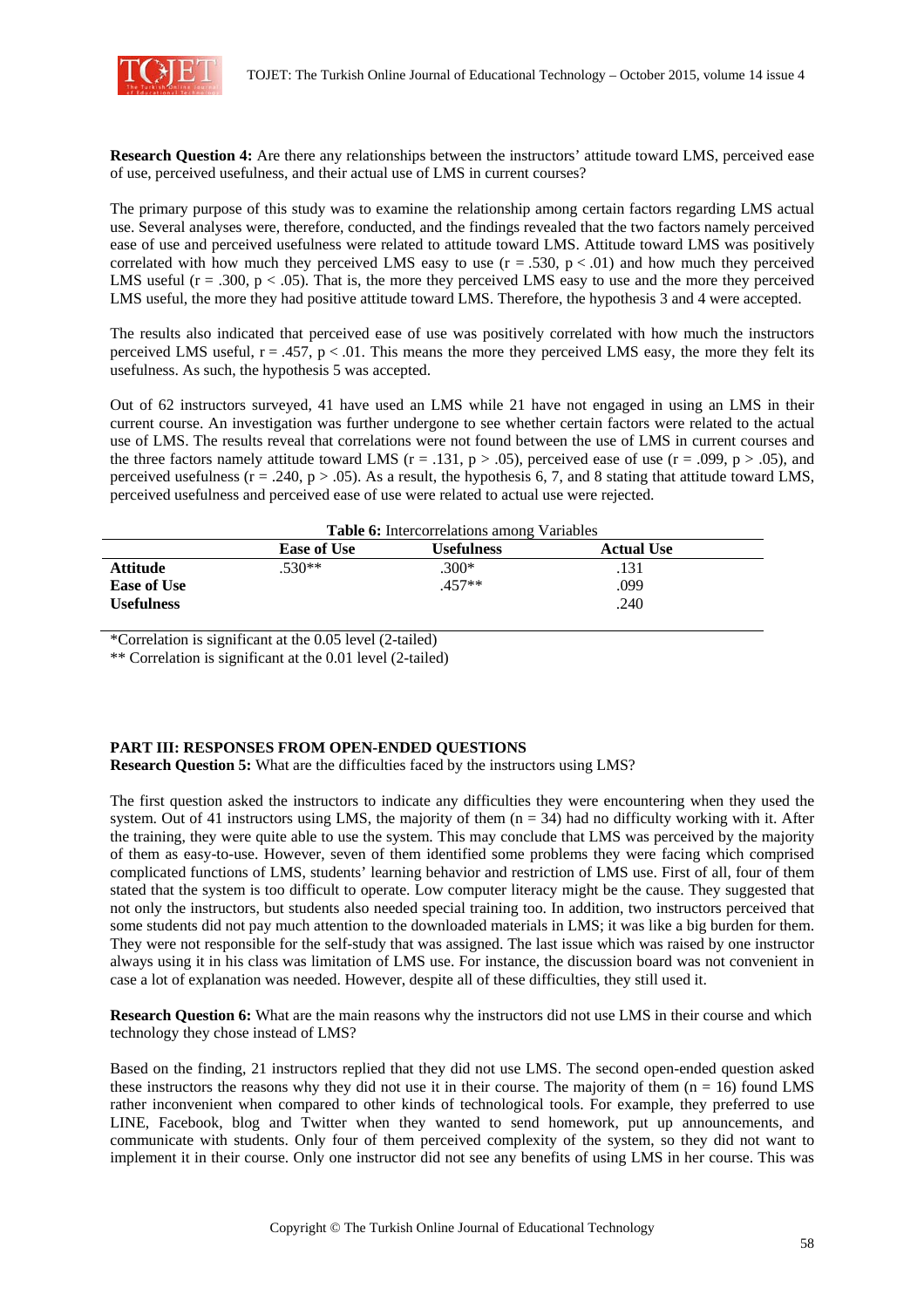

not because the complexity of the system, but she preferred to have more face-to-face meeting than online communication in LMS.

### **DISCUSSION**

The first discussion is about attitude toward LMS which was at a high level. One of the causes may have been from the potential of Moodle which can be effectively used for uploading materials and communication among instructors and students. The replies from the open-ended question also supported that not many instructors encountered difficulties. Apart from that, there are many other elements which might affect their attitude such as subject contents, communication, and learning tasks. Although they did not have positive toward LMS, they needed a learning tool to help in the teaching process. For instructors who had no choice with other technologies, the use of LMS was an answer which enabled them to manage classes, making instruction easier.

The second discussion was on gender and teaching domain. Male and female instructors did not differ in their attitude toward LMS. Moreover, they had the same attitude no matter what subject they were teaching. A possible explanation for this result comes from the policy of the university that urged all faculty members to use technology in their courses. The use of computer technology as a tool for learning was fully supported by most of educational institutions, not only our university. The training may be helpful to make them know more about how to use the new system like LMS. The finding was in contrast to many studies (Anderson & Haddad, 2005; Dhindsa & Shahrizal-Emran, 2011; Li & Kirkup, 2007) which found that females demonstrated negative attitudes in using technology.

The next issue which should be discussed is about perceived ease of use which is found to have an influence on perceived usefulness. The finding was consistent with previous studies in that perceived ease of use had the strongest significant influence on perceived usefulness (Adwan et al., 2013; Shroff et al., 2011). We may conclude that comfort with LMS usage enables instructors to approach it. Then they perceive the benefits of it. The more they are comfortable with LINE, the more they perceive its usefulness. LMS is not a difficult tool after they are trained to use it. It is rather user-friendly. It allows users to put learning materials, chat or send messages whenever and wherever they are, so it can be applied to create interesting classroom activities. This result is supported by Jafari, McGee, and Carmean (2006) who state that LMS assists faculty in managing courses and organizing content to engage students and decrease planning time.

Another interesting finding revealed that perceived ease of LMS use and usefulness had a significant positive correlation with their attitude.This is probably because LMS are user-friendly technology. Only basic knowledge of technology is required. So, after instructors get training, they can make use of LMS in their course easily. Instructors find it convenient and accessible to learn materials anywhere and anytime. In the same vein, instructors recognize that LMS can facilitate language teaching and learning since they can upload the information about the course. LMS is one of the effective tools for communicating with students. Students' posting messages on discussion forum will be exposed to classmates. When they perceive it useful and easy to use, they feel positive about it. The current findings were found to be in accordance with those of the previous studies in that perceived ease of use had the strongest significant influence on attitude towards use (Chang et al., 2012; Park, 2009).

The last issue for discussion is on attitude toward LMS which was not correlated to actual use of LMS. The present finding was similar to that of Al-Senaidi, Lin, & Poirot, (2009). It is possible that users might use technology even if they did not have positive attitude toward it. This might be due to the fact that most of the courses were promoted to use technology tools to facilitate learning. Instructors have adapted themselves to the course redesign for quite some time. There are various tools they are using in their classes such as Facebook, Twitter, and LINE. So, even though they have positive attitude toward LMS, it doesn't mean they will adopt it in their classroom. The result was in accordance with the open-ended responses showing that instructors preferred to use other kinds of technology like LINE, Facebook, and Twitter in teaching and learning process. However, the current finding was found to be in contrast with many studies stating that attitude towards technology are key factors in the adoption and use of technology, specifically an LMS, by faculty (Lawler & King, 2003; Nasser, Cherif & Romanowski, 2011; Rogers, 1995).

## **REFERENCES**

Adwan, A., Adwan, A., & Smedley, J. (2013). Exploring students' acceptance of e- learning using technology acceptance model in Jordanian Universities. *International Journal of Education and Development using Information and Communication Technology*, 9(2), 4-18.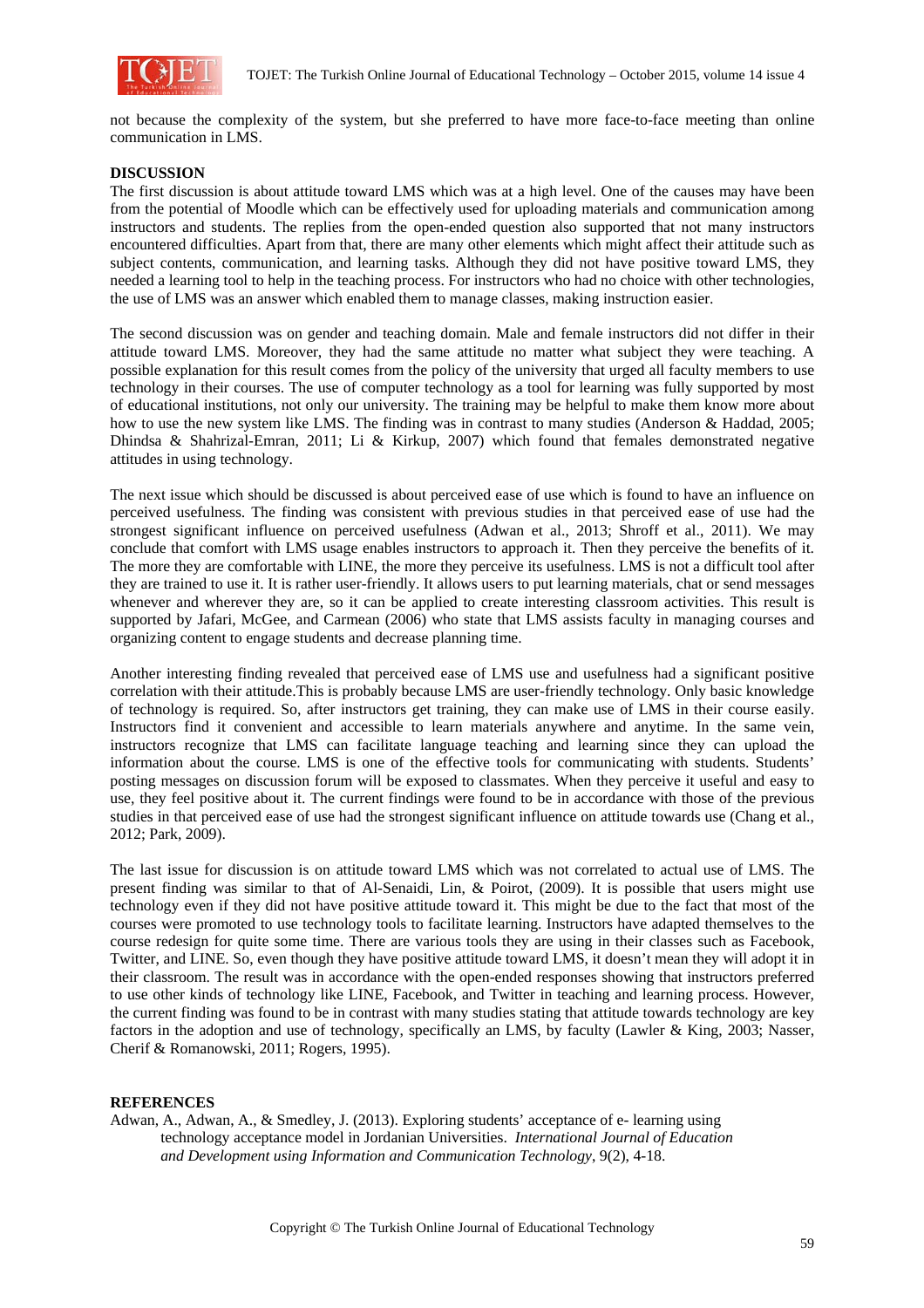

- Al-Senaidi, S., Lin, L., & Poirot, J. (2009). Barriers to adopting technology for teaching and learning in Oman. Computers & Education, 53, 575–590.
- Anderson, D. M., & Haddad, C. J. (2005). Gender, voice, and learning in online course environments.  *Journal of Asynchronous Learning Network*, *9*(1), 3–14.
- Ayers, C., & Doherty, B. (2003). Integrating instructional technology across the campus. *Leadership Abstracts, 16*(1), 2-7.
- Britain, S., & Liber, O. (1999). *A framework for pedagogical evaluation of virtual learning environments.* University of Wales-Bangor.
- Chang, C., Yan, C., & Tseng, J. (2012). Perceived convenience in an extended technology acceptance model: Mobile technology and English learning for college students. *Australasian Journal of Educational Technology*, 28 (5), pp. 809-826.
- Davis, F. D. (1989). Perceived usefulness, perceived ease of use, and user acceptance of information technology. *MIS Quarterly,* 13(3), 319-340.
- DeNeui, D. L., & Dodge, T. L. (2006). Asynchronous learning networks and student outcomes: The utility of online learning components in hybrid courses. *Journal of Instructional Psychology*, *33*(4), 256–259.
- Dhindsa, H. S., & Shahrizal-Emran (2011). Using interactive whiteboard technology-rich constructivist learning environment to minimize gender differences in chemistry achievement.*International Journal of Environmental & Science Education, 6*(4), 393-414.
- Gautreau, C. (2011). Motivational factors affecting the integration of a learning management system by faculty. The Journal of Educators Online, 8(1), 1-25.
- Jafari, A., McGee, P., & Carmean, C. (2006). Managing courses defining learning: What faculty, students, and administrators want. *Educause Review,* 50-70.
- Klemm, W. R. (1998). Eight ways to get students more engaged in online conferences. Retrieved June 1, 2006, from http://www.thejournal.com/magazine/vault/A1997.cfm
- Laster, S. (2005). Model-driven design: Systematically building integrated blended learning experiences. *Journal of Asynchronous Learning Networks, 8*(5), 23-40.
- Lawler, P. A., & King, K. P. (2003). *New perspectives on designing and implementing professional development of teachers of adults.* Chester, PA: Widener University.
- Lee, J.-K., & Lee, W.-K. (2008). The relationship of e-learner's self-regulatory efficacy and perception of e-learning environmental quality. *Computers in Human Behavior, 24*(1), 32-47.
- Lee, Y., Hsieh, Y., & Hsu, C. (2011). Adding innovation diffusion theory to technology acceptance model: Supporting employees' intentions to use e-learning systems. *Educational Technology & Society*, 14 (4), 124-137.
- Li, N., & Kirkup, G. (2007). Gender and cultural differences in internet use: A study of China and the UK. *Computers & Education, 48*(2), 301-308.
- Liu, S., Liao, H., & Peng, C. (2005). Applying the technology acceptance model and flow theory to online E-learning. *Issues in Information Systems*, 6(2), 175-181.
- Machado, C. (2011). Gender differences in student discourse on discussion board and blogs: An instructor's quest to create a level playing field in a hybrid classroom. *Journal of Interactive Online Learning*, 10(1), 36-48.
- Martins, L. L., & Kellermanns, F. W. (2004). A model of business school students' acceptance of a Web-based course management system. *Academy of Management Learning and Education, 3*(1), 7-26.
- Mullinix, B. B., & McCurry, D. (2003). Balancing the learning equation: Exploring effective mixtures of technology, teaching, and learning. Retrieved November 1, 2005, from http://technologysource.org/article/balancing the learning equation/
- Nasser, R., Cherif, M., & Romanowski, M. (2011). Factors that impact student usage of the learning management system in Qatari schools. *The International Review of Research in Open and Distance Learning, 12*(6), 39-62.
- Ng, E., Shroff, R., & Lim, C. (2013). Applying a modified technology acceptance model to qualitatively analyse the factors affecting e-portfolio implementation for student teachers' in field experience placements. *Issues in Informing Science and Information Technology, 10,* 355-365.
- Nov, O., & Ye, C. (2008). Users' personality and perceived ease of use of digital libraries: The case for resistance to change. *Journal of the American Society for Information Science and Technology,* 59(5), 845-851.
- O'Quinn, L., & Corry, M. (2002). Factors that deter faculty from participating in distance education.  *Online Journal of Distance Learning Administration,5*(4), 1-12.
- Oliva, P. F., & Pawlas, G. E. (2005). Supervision for today's schools. Hoboken, NJ: John